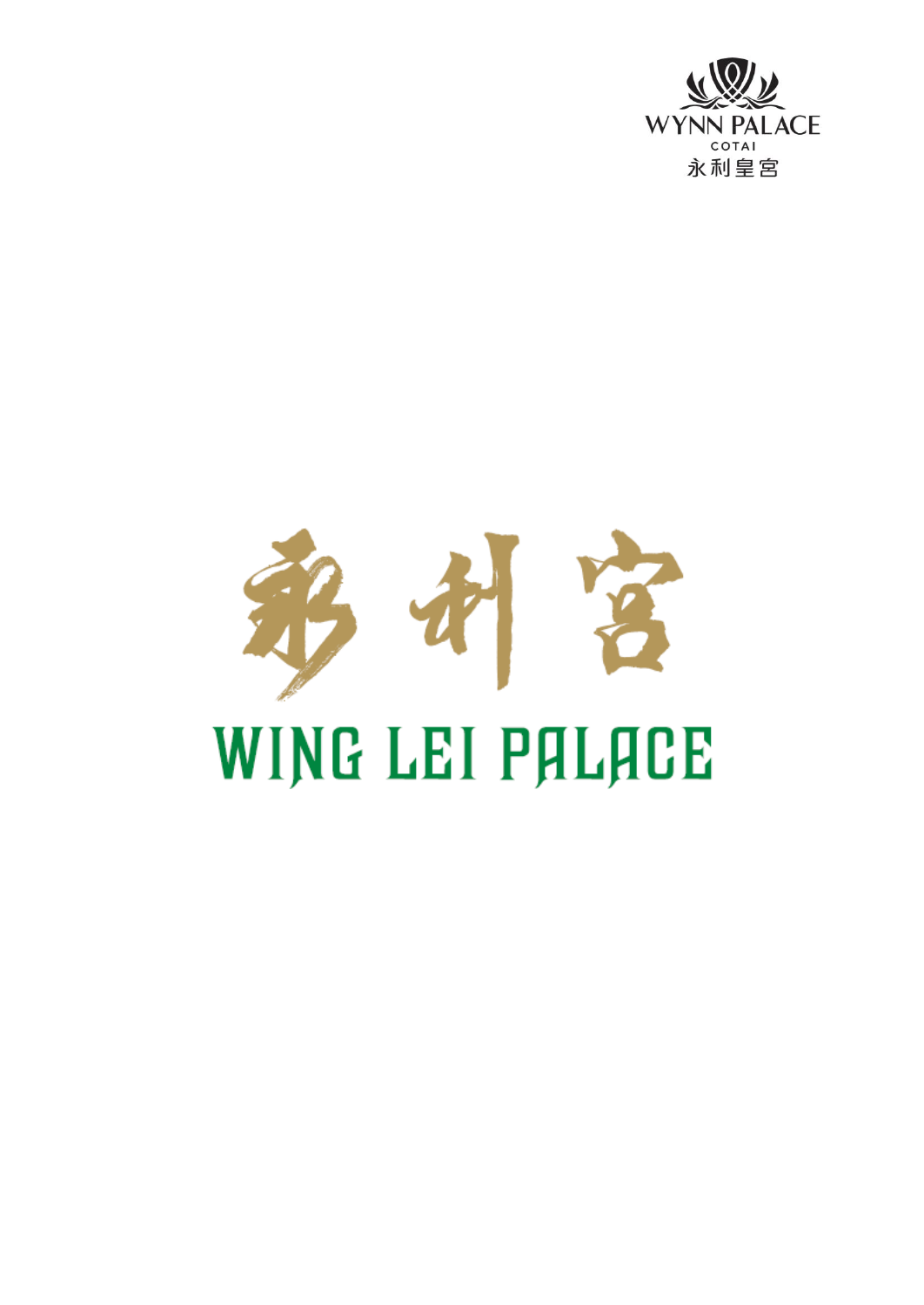



| Cuisine                 | Cantonese                                                                                                                                                                                                                                                                                                           |
|-------------------------|---------------------------------------------------------------------------------------------------------------------------------------------------------------------------------------------------------------------------------------------------------------------------------------------------------------------|
| Executive Chef          | Tam Kwok Fung                                                                                                                                                                                                                                                                                                       |
| Designer                | Wynn Design and Development                                                                                                                                                                                                                                                                                         |
| Design Features         | Wing Lei Palace is a three-tier dining room with seven private rooms,<br>➤<br>three of which are located lakeside with private outdoor terraces.<br>The gold and jade-toned dining room features floor-to-ceiling windows,<br>➤<br>offering stunning views of the Performance Lake and glittering Cotai<br>Skyline. |
| Awards                  | One Michelin Star, MICHELIN Guide Hong Kong Macau 2021-2022<br>Asia's 50 Best Restaurants 2019-2022<br>Two-Diamond Restaurant, Black Pearl Restaurant Guide 2019-2022<br>Forbes Travel Guide Five-Star Restaurant 2019-2022                                                                                         |
| <b>Seating Capacity</b> | 183<br>Dining Room seats 100<br>7 Private Rooms seat 83 in total                                                                                                                                                                                                                                                    |
| Dining Room Hours       | Lunch: 12:00 p.m. to 3:00 p.m. daily<br>Dinner: 5:30 p.m. to 10:00 p.m. daily                                                                                                                                                                                                                                       |
| Attire                  | Casual elegant; gentlemen are required to wear trousers, non-sleeveless<br>shirt and closed shoes. Sport hats are not permitted.                                                                                                                                                                                    |
| Child Access            | Children are welcome.                                                                                                                                                                                                                                                                                               |
| <b>Payment Methods</b>  | Cash, China Union Pay, JCB, Visa, Master Card, American Express,<br>WeChat Pay, Alipay, Simple Pay electronic payment methods                                                                                                                                                                                       |
| <b>Reservations</b>     | Reservations recommended: (853) 8889 3663                                                                                                                                                                                                                                                                           |
| <b>Press Contact</b>    | Serena Chin, Director - Public Relations<br>(853) 8889 3909 / serena.chin@wynnpalace.com                                                                                                                                                                                                                            |
| Location                | West Esplanade, G/F<br>Wynn Palace, Avenida da Nave Desportiva, Cotai, Macau                                                                                                                                                                                                                                        |
| <b>Phone Number</b>     | (853) 8889 3638                                                                                                                                                                                                                                                                                                     |
| Website                 | www.wynnpalace.com                                                                                                                                                                                                                                                                                                  |